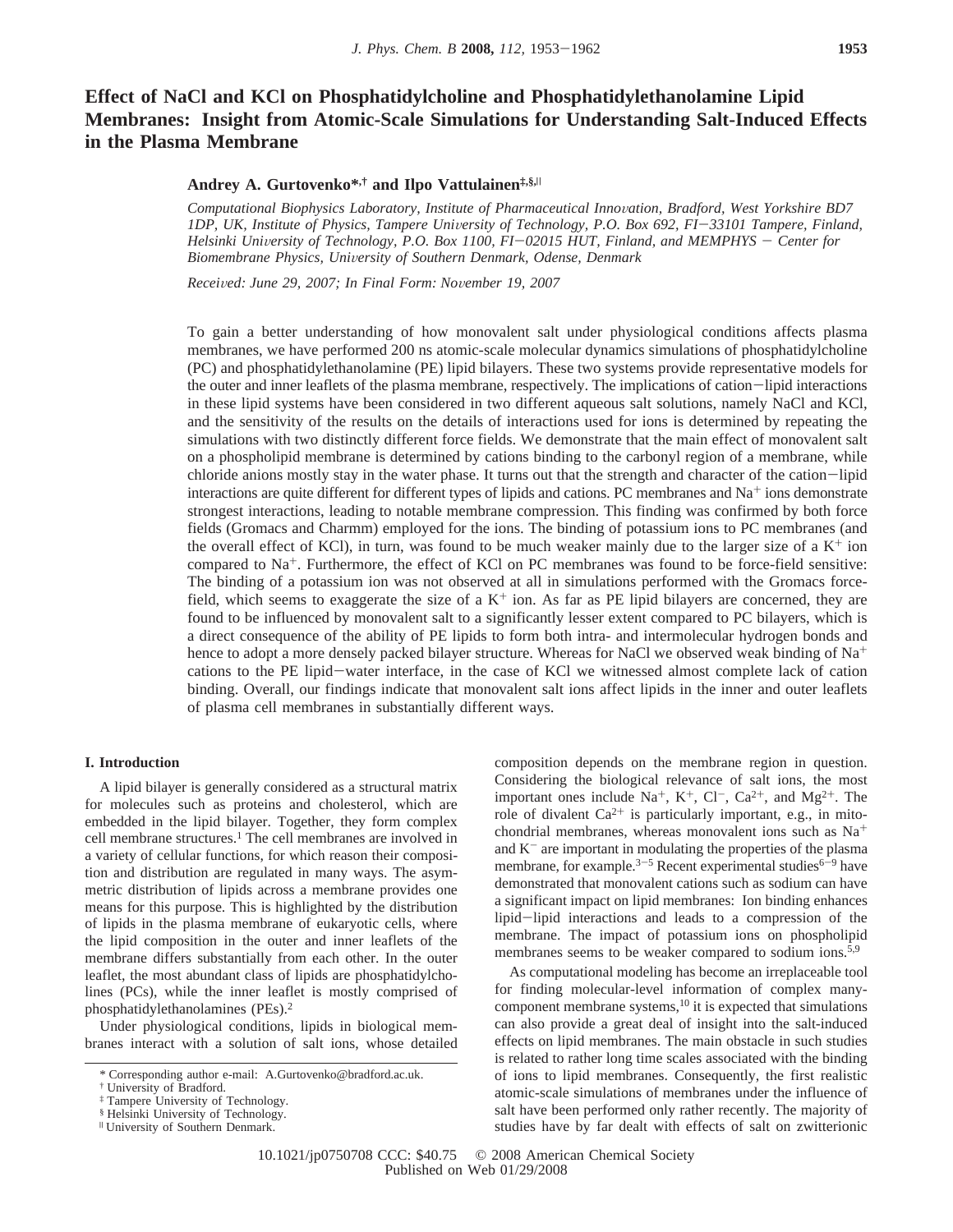(neutral) lipid bilayers,  $6,11-16$  though an increasing number of studies have also gauged the effects of (counter)ions on anionic<sup>17-20</sup> and cationic<sup>21,22</sup> lipid membranes.

Considering the plasma membrane of eukaryotic cells, the computational studies that have been carried out by far have focused on the effect of monovalent<sup>6,12,14,15</sup> (NaCl) and divalent<sup>11</sup>  $(CaCl<sub>2</sub>)$  salts on bilayers comprised of zwitterionic PCs. This setup essentially corresponds to the *outer* leaflet of the plasma membrane. The studies have provided compelling evidence that cations are able to penetrate deep into a membrane up to the carbonyl region and form tight complexes with lipid molecules.6,11,12,15 Characteristic times required for ion binding to occur were found to be ∼30 ns for sodium ions6 and as long as  $100$  ns for divalent calcium.<sup>11</sup> The binding of cations has been found to have a significant impact on the structural and dynamical properties of PC membranes: It leads to a drop in the area per lipid accompanied by an enhanced ordering of lipid acyl chains and the slowing down of lateral diffusion in the membrane plane.<sup>6,11,12,15</sup>

The understanding of salt-induced effects on plasma membranes is largely incomplete, however. This is due to the lack of studies on the effect of salt ions on phosphatidylethanolamine (PE) lipid membranes. The PE lipids are abundant in the *inner* leaflet of plasma membranes and their interactions with ions can be highly relevant for understanding membrane properties. This issue is especially relevant for interactions between a PE leaflet and potassium ions, since the inner leaflet of the plasma membrane faces a major molar concentration of potassium ions. This is in contrast to the outer (PC) leaflet, which in turn is influenced by a substantial concentration of sodium ions.

To extend the understanding of salt-induced effects on lipid membranes under physiological conditions, in this work we use extensive atomic-scale molecular dynamics (MD) simulations to characterize the influence of NaCl and KCl salts on PC and PE lipid membranes in a systematic fashion. We demonstrate that the effect of monovalent salt strongly depends on the type of lipids and cations: Interactions of sodium ions with the phospholipid-water interface are considerably stronger than those of potassium ions, and PC membranes are influenced by monovalent salt to a significantly larger extent than PE bilayers. Our recent study provided a preliminary view on the interactions of KCl with PC membranes.<sup>23</sup> Furthermore, as the development of accurate ion force fields has turned out to be a rather challenging task, $24$  we discuss this matter by considering the sensitivity of simulation results to a choice of the force-field employed for ions.

#### **II. Materials and Methods**

We have performed atomic-scale molecular dynamics simulations of single-component lipid bilayers comprised of zwitterionic palmitoyl-oleoyl-phosphatidylcholine (POPC) and palmitoyl-oleoyl-phosphatidylethanolamine (POPE) lipids in aqueous solution with either NaCl or KCl salt. A typical simulation system consists of 128 lipids, about 5000 water molecules, 20 cations, and 20 anions; the corresponding salt concentration is ∼0.2 M.

Force-field parameters for POPC lipids were taken from the united atom force-field of Berger et al.;<sup>25</sup> To make a selfconsistent systematic comparison of the properties of POPC and POPE lipid bilayers, we chose to use the same set of parameters for POPE lipids with the exception of the head group region: PE head groups were described following the POPE model of Tieleman and Berendsen.<sup>26</sup> Recently, we have

**TABLE 1: Lennard-Jones Parameters of Ions**

| 10 <sub>ns</sub> | $\sigma$ (nm) <sup>a</sup> | $\epsilon$ (kJ/mol) <sup>a</sup>    |  |  |
|------------------|----------------------------|-------------------------------------|--|--|
| $Na+$            | 0.25752(0.24299)           | 0.061774(0.19629)                   |  |  |
| K+               | 0.64541(0.31426)           | $0.56651 \times 10^{-4} (0.364001)$ |  |  |
| $Cl^{-}$         | 0.44480(0.40447)           | 0.44559(0.62760)                    |  |  |

*<sup>a</sup>* Presented are parameters for the Gromacs force-field (Charmm parameters are shown in brackets).

used this force-field for MD simulation studies of asymmetric lipid membranes built from PC and PE leaflets.27 Water was modeled using the simple point charge (SPC) model.<sup>28</sup> For sodium, potassium, and chloride ions were employed two different sets of parameters. The first set was originally developed in ref 29 and is supplied within the GROMACS forcefield. $30$  The second set is based on parameters developed by Roux and Beglov<sup>31</sup> and incorporated into the Charmm forcefield (these are available online at: http://thallium.bsd. uchicago.edu / RouxLab / downloads / charmm / parameters/ions. dat). The ion parameters employed in this study are summarized in Table 1.

We note that the Charmm force-field parameters for ions were developed in conjunction with the TIP3P water model. As mentioned above, in this study we use the SPC water model as it is dictated by the choice of the force-field for phospholipids. The binding of ions to lipid carbonyl oxygens is accompanied by the loss of water molecules from the first hydration shell of ions. Since the hydration of ions is slightly different when the SPC and TIP3P water models are employed, one might expect that the use of a particular water model could affect ion binding to the membrane surface. However, this effect (if present at all) should be rather weak as the binding is a stochastic process: An ion driven by thermal fluctuations can appear occasionally in the vicinity of the water-lipid interface and eventually bind to a lipid, provided that the simulation is extended to long enough times. As an illustration of this matter, one can consider the binding of divalent Ca ions to a phospholipid membrane. The electrostatic attraction between water molecules with divalent cations is considerably stronger than with their monovalent counterparts; this, however, leads only to the slowing down of the ion binding.11 Thus, the choice of a water model should hardly affect the binding of salt ions to lipid carbonyl oxygens, and therefore the main findings of the paper. Further, the use of the Charmm force-field for ions, and the comparison of related results with those obtained by the Gromacs force-field, provides insight for the sensitivity of membrane properties on the details of the ion force field.

The Lennard-Jones interactions were cut off at 1 nm. For the electrostatic interactions, we used the particle-mesh Ewald method<sup>32,33</sup> which has been shown to perform very well in membrane simulations.34-<sup>36</sup> Simulations were performed in the *NpT* ensemble at the physiological temperature ( $T = 310$  K) and at a pressure set to 1 bar; temperature and pressure were kept constant by the Berendsen scheme.37 The time step used in all simulations was 2 fs.

Overall, eight different bilayer systems with salt were considered: Two different lipid bilayers (POPC and POPE) in aqueous solution with two different salts (NaCl and KCl) modeled by two distinct sets of parameters for ions (Gromacs and Charmm). Every bilayer system was simulated for 200 ns. As a reference, two 100 ns long MD trajectories of salt-free POPC and POPE lipid bilayers were taken from ref 27. The total simulated time amounted to 1.6 microseconds. Equilibration of the systems is discussed below. All simulations were performed using the GROMACS suite.30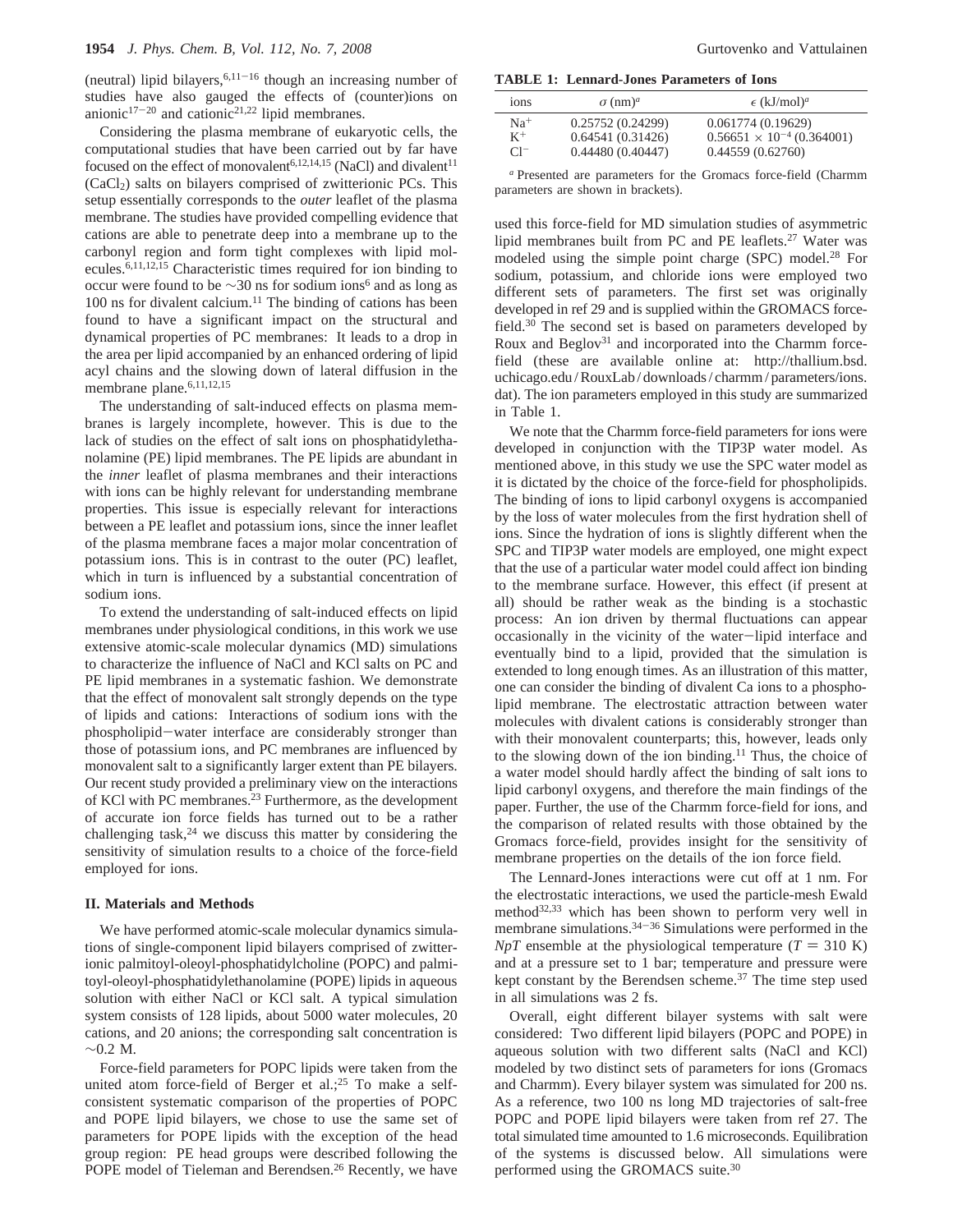

**Figure 1.** Chemical structure of the head group region of phosphatidylcholine, PC (left), and phosphatidylethanolamine, PE (right).

## **III. Results and Discussion**

**A. Effect of Monovalent Salt on POPC Membranes.** We start by considering the effects of monovalent salt on POPC lipid membranes, whose head group region is sketched in Figure 1 (left). In Table 2, we have summarized several structural characteristics computed for all bilayer systems we have studied.

*Salt-Free POPC.* For a salt-free POPC bilayer at 310 K the area per lipid was found to be  $0.652 \pm 0.002$  nm<sup>2</sup> (the area was averaged over the last 70 ns out of 100 ns trajectory). On the experimental side, values of 0.66 nm<sup>2</sup> ( $T = 310 \text{ K}$ ),<sup>38</sup> 0.65 nm<sup>2</sup> ( $\hat{T}$  = 298 K),<sup>39</sup> 0.64 nm<sup>2</sup> ( $T$  = 298 K),<sup>40</sup> and 0.63 nm<sup>2</sup> ( $T$  $=$  297 K)<sup>41</sup> have been reported for the area per lipid for POPC bilayers. Therefore, our value for the area per lipid is in good agreement with available experimental data (as well as with previous MD studies $6,42,43$ ), validating thereby the molecular model employed in this study. Furthermore, the average angle between the P-N vector (from phosphorus to nitrogen in the head group) and the outward bilayer normal for a POPC bilayer was found to be around 78 degrees, in agreement with previous studies.27 To characterize the dynamic properties of phospholipid bilayers, we focused on the lateral mobility of lipid molecules. The lateral diffusion coefficient  $D_{\rm L}$  was evaluated as  $D_{\rm L}$  =  $\lim_{t\to\infty}(1/4t)\langle[\vec{r}(t) - \vec{r}(0)]^2\rangle$ , i.e., from the slope of the meansquare displacement  $\langle [\vec{r}(t) - \vec{r}(0)]^2 \rangle$  of lipids' centers of mass in the bilayer plane. To improve accuracy, the effects of the motion of the centers of mass of two monolayers relative to each other as well as barostat effects were excluded. Each 100 ns production run was splitted into four pieces; for every piece of 25 ns we computed the mean-square displacement  $\langle \vec{r}(t) \vec{r}(0)$ ]<sup>2</sup> $\rangle$  up to  $t = 12.5$  ns. The slope of  $\langle \vec{r}(t) - \vec{r}(0) \rangle$ <sup>2</sup> $\rangle$  was then evaluated within a time window from 4 to 8 ns. The diffusion coefficient *D*<sup>L</sup> was calculated separately for every piece of trajectory, providing thereby an estimation for the error margin.6,15 The lateral diffusion coefficients *D*<sup>L</sup> for all bilayer systems studied in the paper are summarized in Table 3. In particular, for the diffusion coefficient of a salt-free POPC membrane, we found  $D_L = (5.68 \pm 0.82) \times 10^{-8} \text{ cm}^2/\text{s}$  in reasonable agreement with previous studies.6

*POPC Under the Influence of NaCl.* Addition of NaCl drastically changes the structural properties of a POPC lipid bilayer through the binding of cations to the lipid-water interface. Previous MD studies clearly demonstrated that ion binding is a rather slow process, which emphasizes the fact that system equilibration is one of the central issues in simulations of lipid bilayers with salt.6,11,15 Hence, in simulations with salt

there is reason to monitor equilibration not only through the time evolution of the area per lipid but also through the time development of coordination numbers of cations with some principal lipid oxygens. Similar to previous studies,  $6,11,15$  here we consider the coordination of cations with lipid carbonyl and water oxygens. For that purpose, the radial distribution functions (RDFs) of cations and the oxygens were calculated and the radii of the first hydration shells were extracted. Coordination numbers were then computed by counting the number of oxygen atoms in the first hydration shell of a cation.

In Figure 2 we show the time evolution of coordination numbers  $N_c$  of Na<sup>+</sup> ions with POPC carbonyl and water oxygens. The binding of a sodium ion to the carbonyl region of a PC membrane is clearly seen through increasing coordination of a sodium ion with the carbonyl oxygens of POPC lipids (atoms 1Ocarb and 2Ocarb in Figure 1), accompanied by a significant loss of water oxygens from the ion's first coordination shell.

Figure 2 shows that this process can take up to 80-90 ns. We note that for the bilayer system in which Gromacs forcefield parameters are used for ions (Figure 2 (top)) the coordination numbers do not look completely stabilized even after 200 ns; their deviations from the equilibrium state are rather small, though. Other computational studies<sup>6,11,15,23</sup> that employed the same force-field for lipids and ions showed, however, complete equilibration within 30-40 ns, so that the deviation observed in the present work can be considered as a fluctuation. Therefore, all structural characteristics presented in this work have been calculated over the last 100 ns (out of 200 ns long MD trajectories).

The tight binding of sodium ions to the carbonyl oxygens of POPC lipids affects the structural properties of a membrane. In particular, it leads to a considerable compression of the membrane coupled to an enhanced ordering of hydrocarbon lipid chains. Another important structural characteristic of zwitterionic phospholipid bilayers is the orientation of lipid head groups with respect to the outward bilayer normal. It is of particular interest since the orientation of the dipole moment in the lipid head group contributes to the electrostatic potential across a lipid monolayer. Complexation of lipids with cations leads to a remarkable reorientation of PC head groups toward the water phase, see Table 2. The cation-lipid complexation is also responsible for a dramatic decrease in the lateral mobility of lipids seen via up to ∼50% drop in the diffusion coefficient *D*<sup>L</sup> of a POPC bilayer with NaCl salt, see Table 3.

The above findings are in good agreement with experimental data $6^{-9}$  and with previously reported computational results.6,12,15 It is, however, very instructive to consider the sensitivity of the results to a force-field employed for modeling salt ions. For doing that we performed simulations for all bilayer systems using two distinct sets of ion parameters, Gromacs and Charmm (results related to the Charmm forcefield are shown in brackets throughout Tables 2 and 3). As one can see, both sets of parameters give very similar results regarding the area per lipid (0.604 nm2 for Gromacs and 0.608 nm<sup>2</sup> for Charmm), the fraction of cations  $\chi_{\text{bound}}^{\text{(cations)}}$ adsorbed on a membrane (0.87 vs 0.85), and the lateral diffusion coefficients  $D_{\rm L}$  (3.11  $\times$  10<sup>-8</sup> cm<sup>2</sup>/s vs 3.20  $\times$  10<sup>-8</sup> cm<sup>2</sup>/ s). However, the character of ion binding was found to be rather different: As seen from Figure 2, sodium ions in the Gromacs force field description bind to lipid head groups considerably stronger than in the case where the Charmm force field parameters are being used. On average, a sodium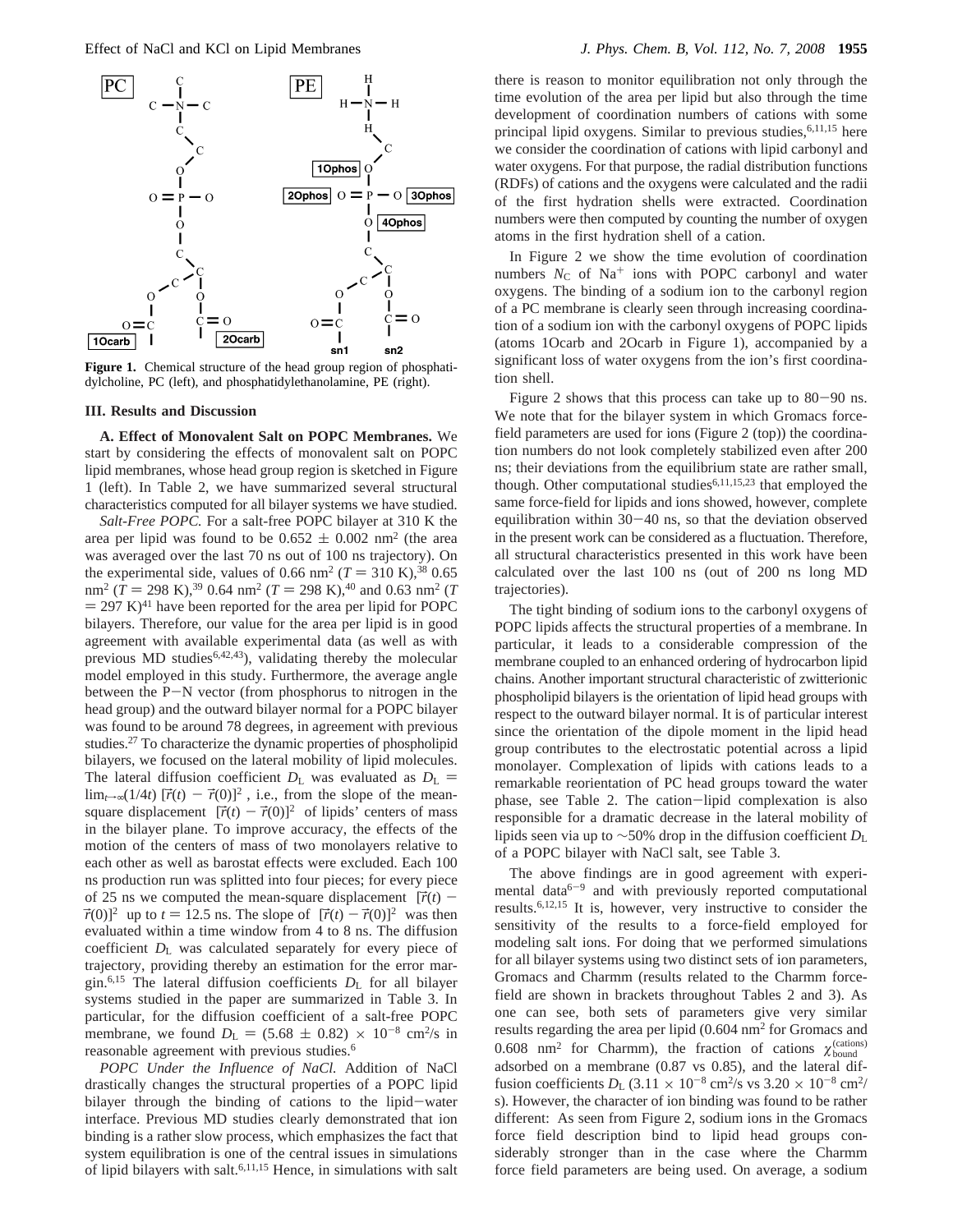**TABLE 2: Summary of MD Simulations of Phospholipid Membranes with Monovalent Salt**

|   | lipids      | salt <sup>a</sup> | $\langle A \rangle$ (nm <sup>2</sup> ) <sup>b</sup> | $\langle N_{\rm coord}^{\rm (cations)} \rangle$ c | $\langle \chi_{\text{bound}}^{(\text{cations})} \rangle d$ | $\langle N_{\rm coord}^{\rm (anions)} \rangle$ c | $\langle \chi_{\text{bound}}^{(\text{anions})} \rangle$ <sup>d</sup> | $\langle \phi_{\rm PN} \rangle$ (deg) <sup>e</sup> |
|---|-------------|-------------------|-----------------------------------------------------|---------------------------------------------------|------------------------------------------------------------|--------------------------------------------------|----------------------------------------------------------------------|----------------------------------------------------|
|   | POPC        |                   | 0.652                                               |                                                   |                                                            |                                                  |                                                                      | 77.9                                               |
| ∠ | POPC        | NaCl              | 0.604(0.608)                                        | 3.09(2.14)                                        | 0.87(0.85)                                                 | 1.30(1.22)                                       | 0.30(0.25)                                                           | 71.3(69.6)                                         |
|   | <b>POPC</b> | KCl               | 0.648(0.639)                                        | 1.17(1.88)                                        | 0.07(0.37)                                                 | 1.15(1.13)                                       | 0.17(0.17)                                                           | 77.3 (74.2)                                        |
|   | <b>POPE</b> |                   | 0.519                                               |                                                   |                                                            |                                                  |                                                                      | 92.8                                               |
|   | <b>POPE</b> | NaCl              | 0.509(0.511)                                        | 2.99(2.38)                                        | 0.24(0.34)                                                 | 1.36(1.11)                                       | 0.16(0.15)                                                           | 89.9 (88.6)                                        |
|   | POPE        | KCl               | 0.511(0.509)                                        | 0.16(1.66)                                        | 0.01(0.06)                                                 | 1.20(0.94)                                       | 0.11(0.08)                                                           | 93.1 (93.6)                                        |

*<sup>a</sup>* Two force-fields, Gromacs and Charmm, were employed for salt ions. Shown in brackets are values corresponding to Charmm ion parameters. *b* The area per lipid,  $\langle A \rangle$ ; errors for  $\langle A \rangle$  were estimated to be ∼0.002 nm<sup>2</sup>. The errors throughout the study were computed as standard errors of mean by splitting a trajectory into 10 ns pieces. *c* Coordination numbers of cations with lipid carbonyl oxygens,  $N_{\text{coord}}^{\text{(cations)}}$ , and of anions with nitrogen atoms of phospholipids,  $N_{\text{coord}}^{\text{(anions)}}$ . Errors for  $N_{\text{coord}}^{\text{(cations)}}$  were found to be in the range from 0.03 to 0.09; errors for  $N_{\text{coord}}^{\text{(anions)}}$  were less than 0.03. *d* Fractions of cations and anions,  $\chi_{\text{bound}}^{\text{(cations)}}$  and  $\chi_{\text{bound}}^{\text{(anions)}}$ , bound to carbonyl oxygens and nitrogens of phospholipid molecules, respectively. A cation (anion) was considered to be bound to the lipid-water interface if it has a carbonyl oxygen (nitrogen) in its first coordination shell. Errors for<br>fractions of sodium and chloride ions did not exceed 5%, whereas errors for fractions of sodium and chloride ions did not exceed 5%, whereas errors for fractions of potassium ions were in the range from 3.5 to 14.5%.*<sup>e</sup>* The average angle between the P-N vector of a lipid head group and the outward bilayer normal; errors were found to be less than 0.3 degrees.

**TABLE 3: Lateral Diffusion Coefficients** *D***<sup>L</sup> of POPC and POPE Membranes**

|                             | lipids      | salt       | $D_{L}$ (10 <sup>-8</sup> cm <sup>2</sup> /s) <sup>a</sup> |
|-----------------------------|-------------|------------|------------------------------------------------------------|
|                             | <b>POPC</b> |            | $5.68 \pm 0.82$                                            |
| $\mathcal{D}_{\mathcal{A}}$ | <b>POPC</b> | NaCl       | $3.11 \pm 0.47$ (3.20 $\pm$ 0.76)                          |
| 3                           | <b>POPC</b> | <b>KCI</b> | $6.36 \pm 1.64$ (4.97 $\pm$ 0.97)                          |
|                             | <b>POPE</b> |            | $1.16 \pm 0.30$                                            |
| 5                           | <b>POPE</b> | NaCl       | $0.98 \pm 0.20$ (1.01 $\pm$ 0.27)                          |
|                             | <b>POPE</b> | <b>KCI</b> | $0.71 \pm 0.18$ (0.84 $\pm$ 0.26)                          |
|                             |             |            |                                                            |

*<sup>a</sup>* Two force-fields, Gromacs and Charmm, were employed for salt ions. Shown in brackets are values corresponding to Charmm ion parameters. The errors for  $D_{L}$  were computed as standard deviations.

ion binds to 3.09 and 2.14 POPC lipids for Gromacs and Charmm descriptions, respectively (see Table 2). We note that these coordination numbers reflect the actual binding of  $Na<sup>+</sup>$ ions to the carbonyl oxygens as the averaging was performed only over ions which have lipid carbonyl oxygens in the first coordination shell; in contrast, the coordination numbers  $N<sub>C</sub>$  shown in Figure 2 were averaged over all cations in the system.

The somewhat weaker binding of  $Na<sup>+</sup>$  ions in Charmm can also be visualized through the component-wise density profiles of various constituents of the system, summarized in Figure 3 (for clarity's sake, the density profiles were normalized by their maximal values). With Gromacs parameters the density profile of  $Na<sup>+</sup>$  ions exactly coincides with the profile of lipid carbonyl oxygens, indicating tight complexation. In simulations with the Charmm force-field for ions, the peak of the  $Na<sup>+</sup>$  density profile is notably shifted toward phosphate groups, see Figure 3, which suggests weaker binding of sodium ions to the carbonyl oxygens. As a result, in this case sodium ions are closer to the water-lipid interface as compared to the situation seen with Gromacs parameters, and thus  $Na<sup>+</sup>$ ions in simulations with Charmm parameters are able to push choline groups somewhat further toward the aqueous phase. The latter is confirmed by the stronger reorientation of head group PC vectors in simulations with Charmm parameters, see Table 2.

The origin of the different character of sodium binding for the two ionic parameter sets is expected to lie in the slightly different sizes of  $Na<sup>+</sup>$  ions in Gromacs and Charmm force-fields, see Table 1. The somewhat larger  $Na<sup>+</sup>$  ions given by Gromacs parameters are likely able to accommodate more carbonyl oxygens in their first coordination shells compared to simulations performed with the Charmm force-field for ions. It has to be also noted that chloride ions stay mainly in the water phase and bind only very weakly to the interface through transient



**Figure 2.** Time evolution of coordination numbers  $N<sub>C</sub>$  of sodium ions with lipid carbonyl and water oxygens for POPC membranes. Shown are results for Gromacs (top) and Charmm (bottom) force-field parameters used for ions.

coordination with choline groups, see Figure 3 and Table 2; no significant differences were observed for the two sets of ion parameters.

*POPC Under the Influence of KCl.* Now we turn to the discussion of how KCl affects POPC lipid membranes. It turns out that the effects of the binding of potassium ions to a PC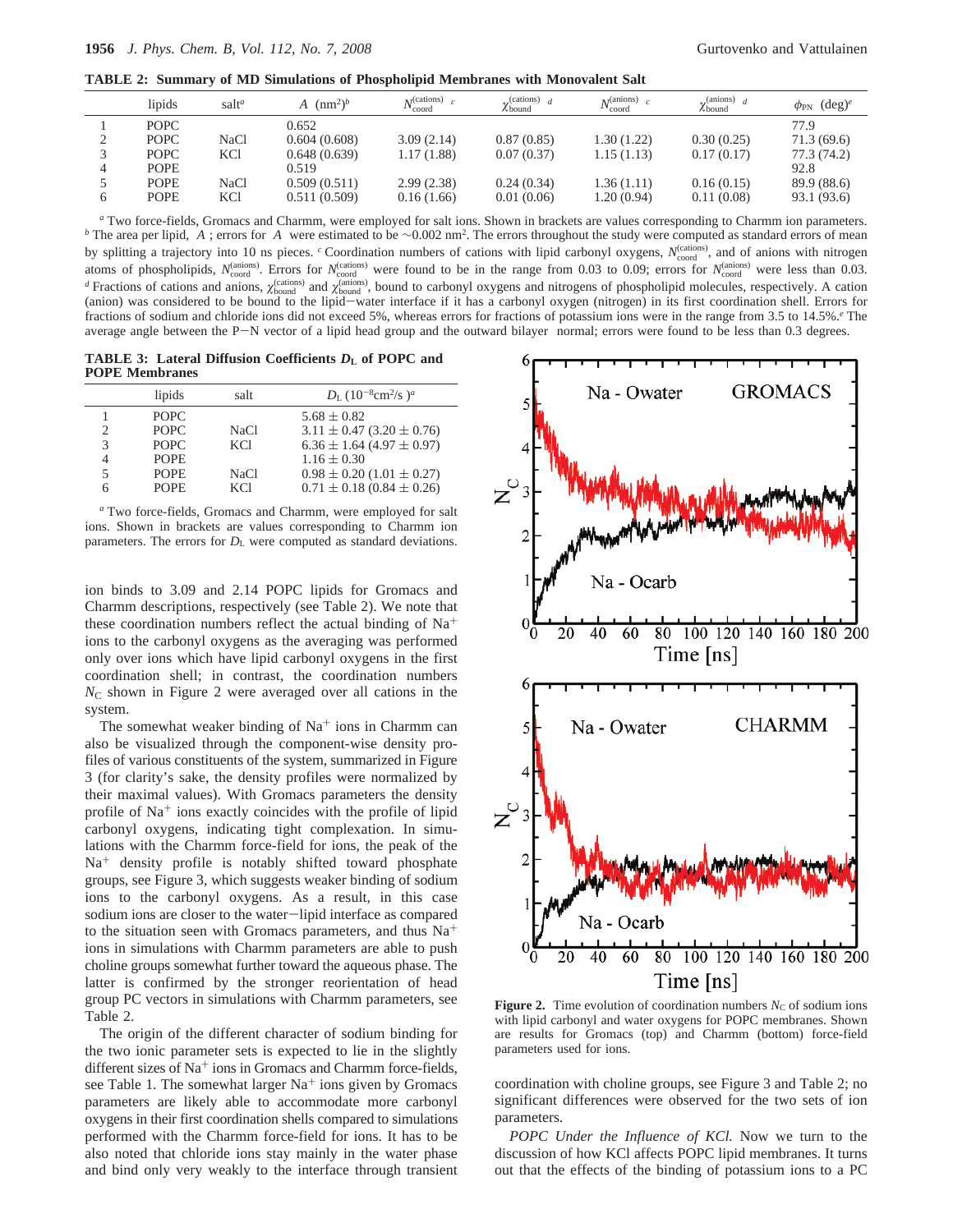

**Figure 3.** Component-wise density profiles (scaled by the maximal value of each component) as a function of the distance *z* from the bilayer center  $(z = 0)$ . Shown are results for POPC bilayers with NaCl (left) and KCl (right), salt ions being described by Gromacs (top) and Charmm (bottom) force-fields. All density profiles were averaged over two leaflets.

bilayer are quite different for the two parameter sets employed for the ions. In the case of the Gromacs force-field, the binding of potassium ions is almost fully absent, as most of  $K^+$  ions prefer to be located in the aqueous phase, see Figures 3 and 4. As a consequence, the area per lipid, the average head group orientation, and the lateral lipid mobility remain almost unchanged in the POPC bilayer system when the concentration of KCl is increased from 0 to 0.2 M, see Tables 2 and 3.

The situation is opposite for simulations where the Charmm force field is used for ions: Potassium ions do bind to the lipidwater interface, although to a significantly lesser extent compared to sodium ions, see Figures 3 and 4. As a result, one can witness a minor but noticeable effect of KCl on a POPC membrane, manifested as a rather small compression of the membrane and reorientation of PC head groups as shown in Table 2 and as a small drop in the lateral diffusion coefficient, see Table 3 (also note large error margins for  $D<sub>L</sub>$ ). Such a notable contrast in membrane properties due to the two different forcefield parameter sets for  $K^+$  ions can directly be associated with a large difference in the Lennard-Jones parameters of Gromacs and Charmm force-fields. The Lennard-Jones diameter of a K+ ion in the Gromacs force-field is more than *two times* larger than that in the Charmm force-field (see the parameter  $\sigma$  in Table 1). When compared with the corresponding diameter of a  $Na<sup>+</sup>$ ion, the Gromacs force-field for potassium and sodium ions seems to exaggerate the size difference of these ions ( $>100\%$ ), whereas their Pauling ionic radii differ by just 35%, see, e.g., ref 5. Furthermore, the Gromacs value for  $\sigma$  of a K<sup>+</sup> ion employed in this study is much larger than those used in other studies;<sup>31,44-46</sup> Additionally, a very small value of  $\epsilon$  makes a  $K^+$  ion in the Gromacs force field a hard (large) sphere. For comparison, the value of  $\sigma$  for a potassium ion in the Charmm force field is larger than that for a sodium ion by only ∼30%. On these grounds, it is likely that the Charmm parameter set provides a more realistic description for KCl.

Overall, when the effects of KCl and NaCl are compared with one another, a considerably weaker effect of KCl on POPC membranes is mainly related to the difference in the size of these two cations. A sodium ion, being smaller than a potassium ion, has a larger surface charge and a more ordered first hydration shell, and, therefore, is able to attract water and lipid carbonyl oxygens more strongly. Indeed, the average fractions of cations  $\chi_{\text{bound}}^{\text{(cations)}}$  condensed on the membrane surface are found to be  $0.85$  for Na<sup>+</sup> ions versus 0.37 for K<sup>+</sup> ions (see Table 2 for simulations with Charmm), so that the binding of sodium ions is much stronger than the binding of potassium ions. Interestingly, the fraction of chloride ions  $\chi_{\text{bound}}^{(\text{anions})}$  near the membrane surface is notably larger for the POPC system with NaCl than for the bilayer with KCl, see Table 2. This can be explained by the fact that  $Cl^-$  ions compete for the lipidwater interface with  $K^+$  ions, while this is not the case for POPC bilayers with NaCl as most sodium ions in this case are located deep in the interface. The effect should vanish with increasing salt concentration. Overall, the above differences in lipid complexation with  $Na^+$  and  $K^+$  ions should hold for any force fields employed for ions as long as the Lennard-Jones diameter of a sodium ion is smaller than that of a potassium ion. The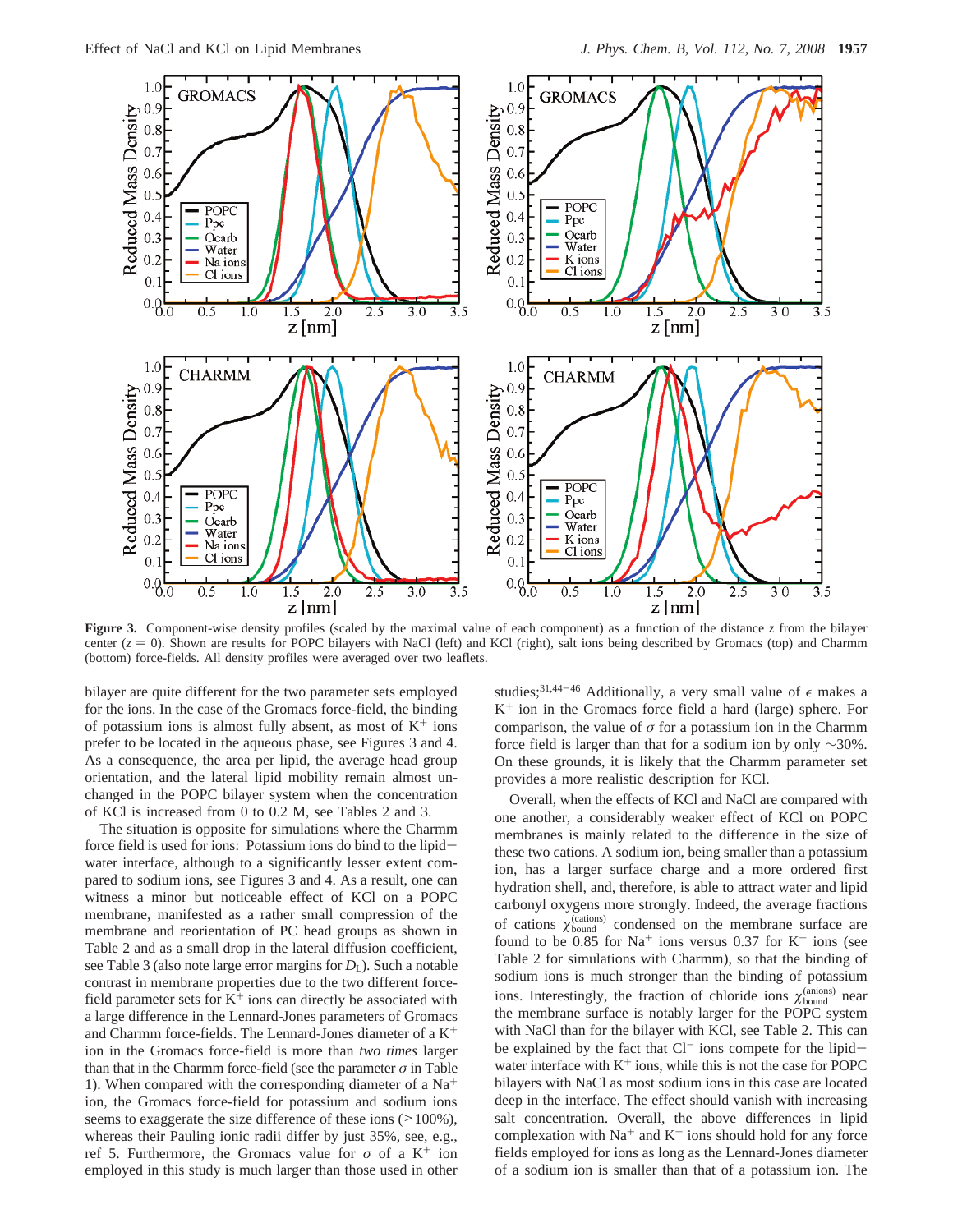

**Figure 4.** Time evolution of coordination numbers  $N_c$  of potassium ions with lipid carbonyl and water oxygens for POPC membranes. Shown are results for Gromacs (top) and Charmm (bottom) force-field parameters used for ions.

weaker binding of  $K^+$  ions to phospholipid membranes is also in line with the reported experimental<sup>5,9</sup> and computational<sup>23</sup> observations.

All distinct features observed in the mass density profiles for POPC membranes with NaCl and KCl are also translated to the distribution of partial charges in the systems (data not shown). The latter is crucial for membrane electrostatic properties such as the electrostatic potential across a membrane. For all considered POPC bilayers we computed the electrostatic potential from the Poisson equation by twice integrating over charge densities, see Figure 5 (top). For a salt-free POPC membrane we found that the overall potential difference between the membrane center and the aqueous phase is ∼0.55 V. This value is in agreement with numerous computational studies,6,12,15,21,27,47,48 while corresponding experimental values are in the range of  $200-600$  mV.<sup>49-53</sup> Addition of NaCl leads to a pronounced change in the electrostatic potential of a PC membrane: The peak of the potential in the region of the lipidwater interface increases and is shifted toward the water phase, reflecting most likely a considerable reorientation of head group dipoles. The overall potential difference across a leaflet increases to 0.63 V, see Figure 5 (top). This effect was also observed in previous MD simulation studies.6,12,15 Remarkably, it was found



 $0.3$  $0.2$ 

 $0.1$  $0.0$ 

 $-0.1$ 

 $-0.2$ 

 $-0.3$ 



Figure 5. Electrostatic potential across a monolayer of POPC (top) and POPE (bottom) membranes; the potential is set to be zero at the membrane center  $(z = 0)$ . Shown are representative results for the bilayer systems with NaCl and KCl as well as for salt-free systems.

to be almost insensitive to the force-field employed for ions. In turn, the effect of KCl on the electrostatic properties of POPC membranes is much weaker, in agreement with the weaker binding of  $K^+$  ions reported above. When the Charmm force field was employed for ions, one observed only slight changes in the electrostatic potential, the increase of the potential across a monolayer being just 0.04 V as compared to a salt-free bilayer (Figure 5 (top)). For Gromacs simulations we did not observe any influence of KCl on the electrostatic potential (data not shown).

**B. Effect of Monovalent Salt on POPE Membranes.** Now we turn to the discussion of the effects of monovalent salt on the properties of PE membranes. The main difference between PC and PE lipids lies in the nature of their head groups, see Figure 1. POPE has a primary amine in its head group (instead of a choline moiety in POPC), for which reason POPE lipids are capable for the formation of both intra- and intermolecular hydrogen bonds.<sup>54</sup> As a result, the water-lipid interface of a POPE membrane is considerably more densely packed as compared to that of a POPC membrane. This inevitably should hinder the binding of ions and reduce salt effects overall.

*Salt-Free POPE.* For the area per lipid of a salt-free POPE bilayer, we found the value of  $0.519 \text{ nm}^2$ , see Table 2. This value is in very good agreement with reported MD studies of unsaturated PE membranes under similar conditions.42,43,55 The experimental data for phospholipid bilayers can scatter consider-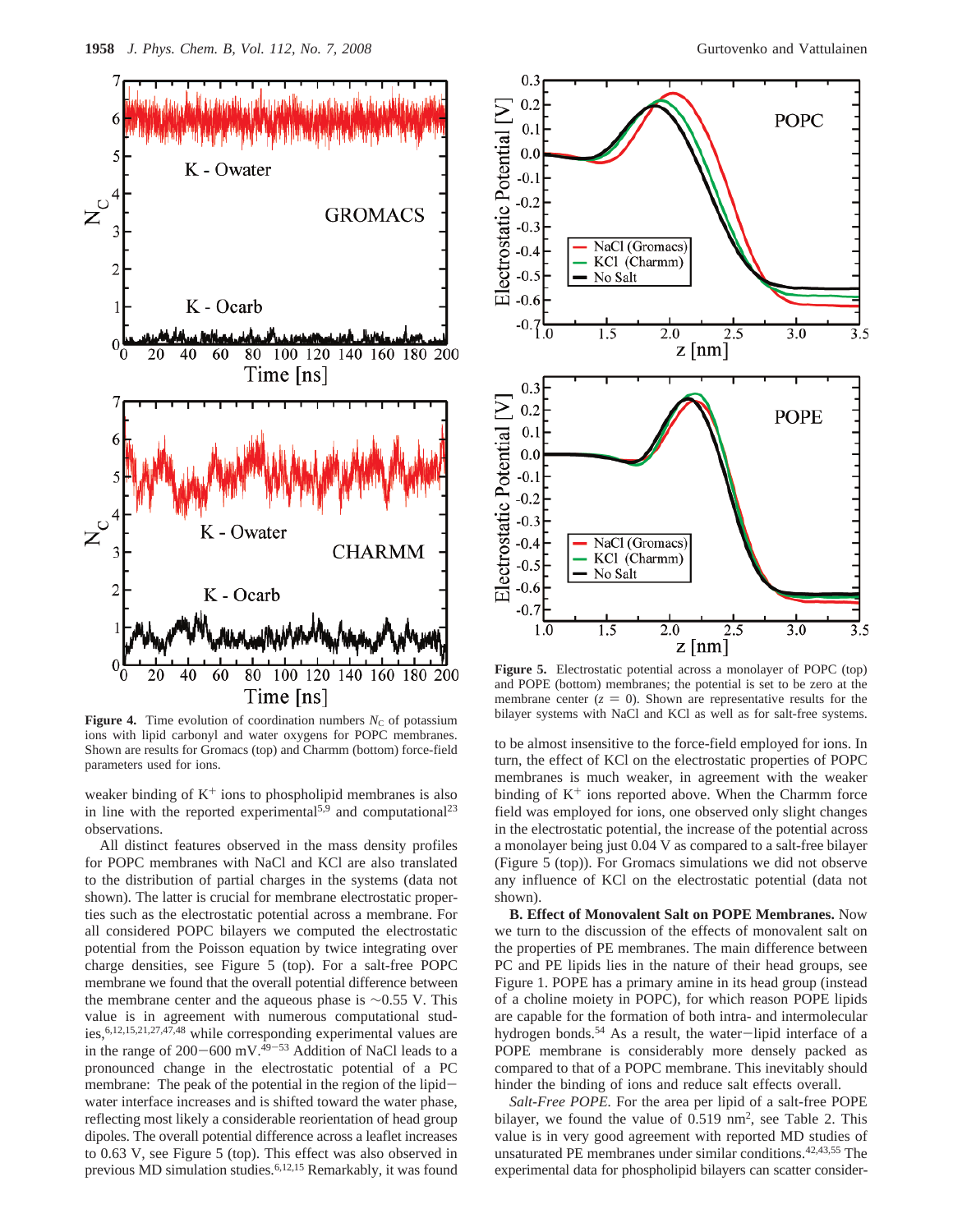ably (as much as  $10-15%$  as shown for dipalmitoylphosphatidylcholine, DPPC).<sup>56</sup> A value of  $0.56$  nm<sup>2</sup> was reported for the area per lipid for a POPE bilayer,57 which is somewhat larger than the area found in our study. Overall, it has been proposed that most up-to-date force-fields available for PE lipids underestimate the area per lipid,<sup>58</sup> but the difference seems to be less than four percent and hence reasonable. Furthermore, in recent studies where the present POPE force-field was employed for modeling asymmetric PC/PE membranes, one found good agreement with experimental results.27 Strong hydrogen bonding between PE head groups also leads to a considerable difference in the orientation of head group dipoles as compared to PC bilayers: The average angle between the P-N vector and the outward bilayer normal for a POPE membrane is ∼93 degrees, i.e., PE head group dipoles on average point slightly to the membrane interior. The lateral diffusion coefficient  $D_{L}$  of a saltfree POPE membrane was found to be  $D_{\rm L} = (1.16 \pm 0.30) \times$  $10^{-8}$  cm<sup>2</sup>/s, see Table 3. This value is close to the range of lateral diffusion rates (2-4)  $\times$  10<sup>-8</sup> cm<sup>2</sup>/s reported in a recent computational study<sup>59</sup> for a stearoyloleoylphosphatidylethanolamine (SOPE) bilayer. However, it is considerably lower than  $D_{\rm L} = (8 \pm 1) \times 10^{-8}$  cm<sup>2</sup>/s measured for POPE lipids at  $T = 306$  K by NMR techniques.<sup>60</sup> In part, this can be associated with the fact that the force-field employed for a POPE lipid bilayer underestimates the area per lipid. Furthermore, we would like to stress that any computational estimates for the POPE diffusion coefficient should be taken with caution: a POPE membrane is a much more densely packed structure compared to its POPC counterpart, which implies that finding a statistically reasonable evaluation for *D*<sup>L</sup> should be based on trajectories much longer than 100 ns presented here.

*POPE Under the Influence of NaCl.* When NaCl salt is added, one can observe binding of sodium ions to a POPE membrane, the binding being much weaker compared to POPC membranes, see Table 2. This can also be seen in Figure 6 (top), where we have presented the time evolution of coordination numbers  $N<sub>C</sub>$ of sodium ions with lipid carbonyl and water oxygens (since the behavior of  $N<sub>C</sub>$  was found to be essentially similar in simulations with Gromacs and Charmm parameters for  $Na<sup>+</sup> ions$ , we chose to present results for the Charmm force-field only). The binding of a  $Na<sup>+</sup>$  ion has almost no effect on the area per lipid, which can be explained by the fact that a POPE bilayer without salt already represents a rather densely packed structure due to substantial hydrogen bonding. As seen from Table 3, the lateral diffusion coefficients demonstrate some decrease under the presence of NaCl; however, large error margins (20- 25%) make it difficult to draw a definitive conclusion. The overall fraction of bound sodium ions in the POPE bilayer system is found to be much smaller than in the case of a POPC bilayer, namely with Gromacs parameters one finds 0.24 for POPE bilayers versus 0.87 for POPC bilayers; in simulations with Charmm parameters a somewhat larger value of 0.34 is observed for POPE bilayers, which is perhaps due to the smaller size of  $Na<sup>+</sup>$  ions in the Charmm force field. However, the binding of adsorbed  $Na<sup>+</sup>$  ions to lipid carbonyl oxygens is stronger when the Gromacs force field is employed for ions; in this case a Na<sup>+</sup> ion binds on average to  $\sim$ 3 PE lipids, while for Charmm we observe  $\langle N_{\text{coord}}^{(\text{cations})} \rangle$   $\approx$  2.38, see Table 2. The stronger binding of  $Na<sup>+</sup>$  ions with Gromacs parameters can also be seen by inspecting the component-wise density profiles presented in Figure 7 (left column): The peak of the density for sodium ions with Gromacs parameters coincides with the peak corresponding to POPE carbonyl oxygens, while it is shifted to the water phase and even develops a small second



**Figure 6.** Time evolution of coordination numbers  $N_c$  of sodium (top) and potassium (bottom) ions with lipid carbonyl and water oxygens for POPE membranes. Shown are results for Charmm force-field parameters employed for ions.

peak close to the interface when the Charmm force-field is employed for ions. In particular, this leads to a somewhat stronger reorientation of P-N dipoles toward the aqueous phase in Charmm simulations, see Table 2.

As PE head groups are capable for hydrogen bonding, we performed a thorough analysis of intra- and intermolecular hydrogen bonds (H-bonds) for all simulated POPE bilayers, see Table 4. Following ref 55, a hydrogen bond was considered to exist if the distance between the acceptor and the NH<sub>3</sub> hydrogen was smaller than 0.25 nm and the angle "donor-H-acceptor" exceeded 60 degrees. For a salt-free POPE bilayer the average number of intramolecular H-bonds was found to be ∼1.33, the majority of them being provided by H-bonds with the 1Ophos atom (the average length of the corresponding hydrogen bond on the 1Ophos atom is found to be 0.2 nm, whereas the donoracceptor distance equals 0.49 nm as extracted from the radial distribution function) and, to a considerably lesser extent, with the 2Ocarb atom, see Table 4 and Figure 1 for the labeling of lipid oxygen atoms. The overall number of intramolecular hydrogen bonds is in good agreement with the value of 1.32 reported in a recent simulation study<sup>58</sup> for a dipalmitoylphosphatidylethanolamine, DPPE, which employed a similar forcefield.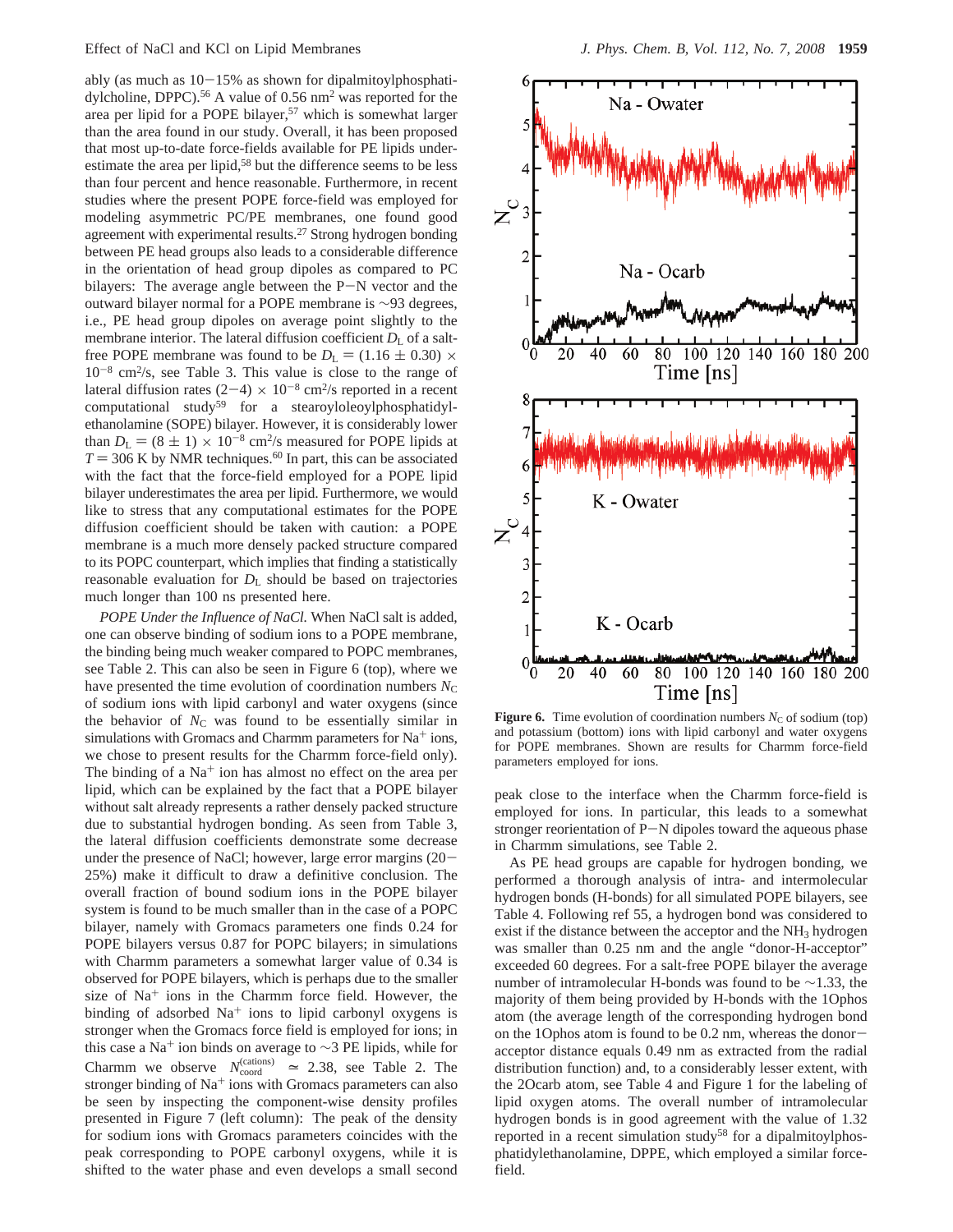

**Figure 7.** Component-wise density profiles (reduced by the maximal value of each component) as a function of the distance *z* from the bilayer center  $(z = 0)$ . Shown are results for POPE bilayers with NaCl (left) and KCl (right), salt ions being described by Gromacs (top) and Charmm (bottom) force-fields. All density profiles were averaged over two leaflets.

|        | <b>POPE</b>     |                 | POPE + NaCl <sup>a</sup> |              | $POPE + KCla$  |              |
|--------|-----------------|-----------------|--------------------------|--------------|----------------|--------------|
| atom   | intra           | inter           | intra                    | inter        | intra          | inter        |
| 1Ophos | 1.111           | 0.005           | 1.106(1.103)             | 0.006(0.003) | 1.111(1.109)   | 0.003(0.004) |
| 20phos | 0.0003          | 0.306           | 0.0002(0.0002)           | 0.299(0.306) | 0.0002(0.0003) | 0.275(0.304) |
| 3Ophos | 0.0004          | 0.328           | 0.0005(0.0003)           | 0.328(0.342) | 0.0005(0.0004) | 0.360(0.373) |
| 4Ophos | 0.004           | 0.021           | 0.004(0.005)             | 0.020(0.019) | 0.005(0.005)   | 0.020(0.017) |
| 20carb | 0.179           | 0.343           | 0.158(0.129)             | 0.289(0.351) | 0.154(0.172)   | 0.354(0.349) |
| 10carb | 0.022           | 0.135           | 0.012(0.015)             | 0.142(0.135) | 0.021(0.016)   | 0.156(0.147) |
| Total  | $1.33 \pm 0.01$ | $1.15 \pm 0.01$ | 1.29(1.26)               | 1.10(1.18)   | 1.30(1.30)     | 1.19(1.22)   |
| Owater | $0.99 \pm 0.02$ |                 | 1.08(1.01)               |              | 0.99(0.93)     |              |

**TABLE 4: Hydrogen Bonding for POPE Membranes with Monovalent Salt**

*<sup>a</sup>* Presented are values for the simulations in which the Gromacs force-field was employed for ions (corresponding values for simulations with Charmm parameters are shown in brackets).

We note that this value has to be taken with caution as it is rather sensitive to the definition of the hydrogen bond. In a recent simulation study of mixed phosphatidylethanolamine/ phosphatidylglycerol bilayers Murzyn et al.<sup>61</sup> reported the value of 0.22 for the overall number of intra-PE bonds. In their study the hydrogen bond was considered to be formed when the donor and acceptor are closer than 0.325 nm and the acceptor-donorhydrogen angle is smaller than 35 degrees.<sup>61</sup> We recall that in our case the average donor-acceptor distance is 0.49 nm, so that the use of the criterion by Murzyn et al. should lead to considerably smaller values of intramolecular bonds compared to 1.33 reported above. Indeed, using the definition of the hydrogen bond from ref 61, we ended up with just 0.12 intramolecular bonds for PE lipids. Furthermore, we found that PE forms on average 1.15 intermolecular H-bonds in line with previous computational studies,<sup>55</sup> the main sites for H-bonds being 2Ophos, 3Ophos, 2Ocarb, and 1Ocarb atoms.

The presence of NaCl has some effect on hydrogen bonding. Binding of  $Na<sup>+</sup>$  ions to lipid carbonyl oxygens is able to break H-bonds associated with them. In particular, such a breakage leads to drop in the overall number of intramolecular H-bonds as observed from Table 4. As far as intermolecular H-bonding is concerned, the effect of NaCl is found to depend on the choice of the force-field for ions. The strong interlipid binding of  $Na<sup>+</sup>$ ions observed with Gromacs parameters results in a notable breaking of intermolecular H-bonds, so that we observe a drop in the total number of H-bonds of this type. Furthermore, the reorientation of head group dipoles toward the aqueous phase makes NH<sub>3</sub> groups more exposed to water molecules, increasing their hydration. In contrast, the weaker binding of sodium ions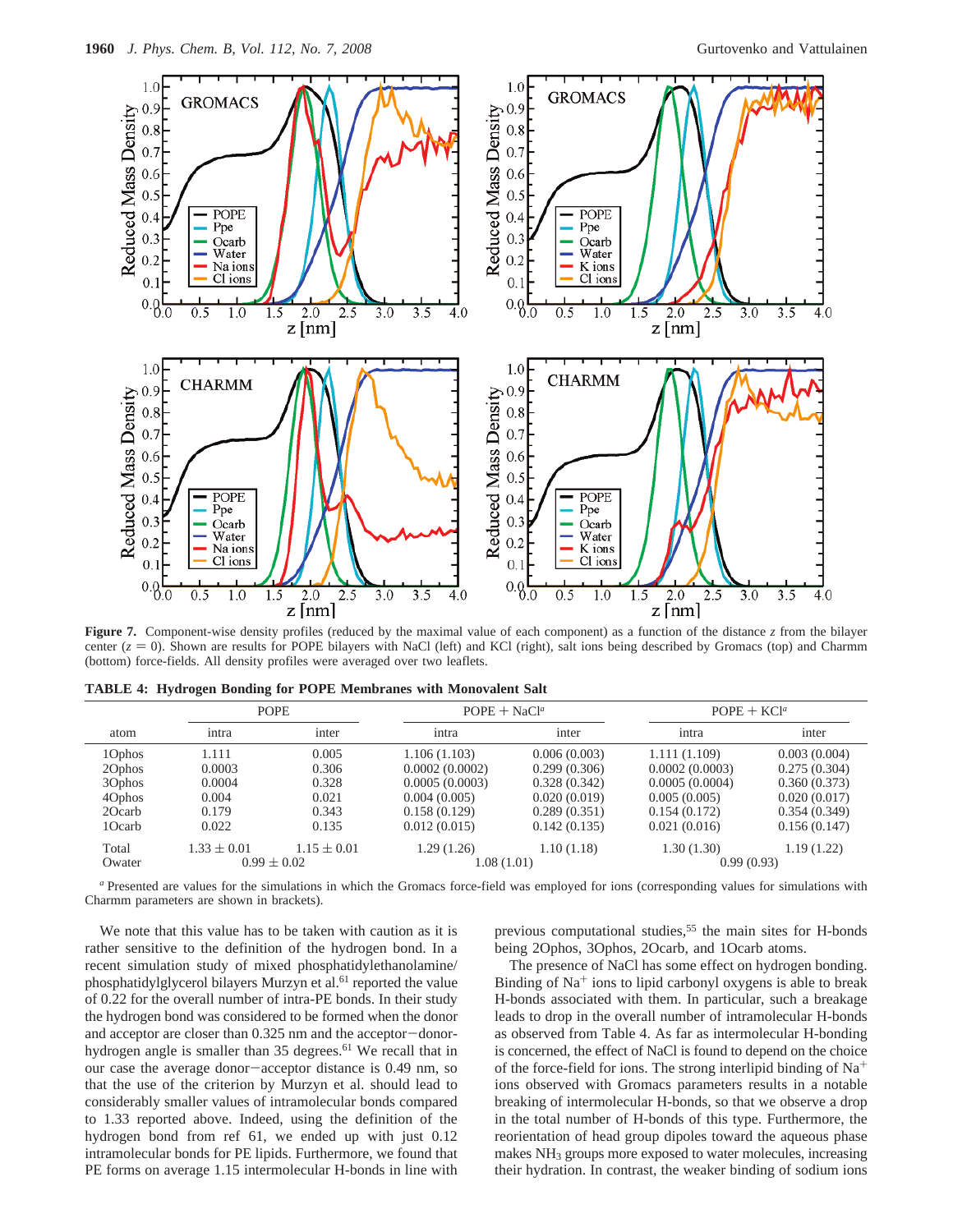seen in simulations with Charmm ion parameters does not break interlipid H-bonds which involve Ocarb atoms, and since the binding brings lipids closer, one observes a slight increase in the overall number of intermolecular H-bonds through enhancement of H-bonds associated with phosphate groups, see Table 4. The level of hydration stays almost unchanged, because an increased exposure of  $NH<sub>3</sub>$  groups to water due to head group reorientation is compensated by an increase in the number of intermolecular H-bonds.

*POPE Under the Influence of KCl.* As far as KCl salt is concerned, its influence on POPE membranes can be characterized as very weak or even negligible. We find that potassium ions do not bind to the lipid-water interface; this feature is observed consistently for both sets of force-field parameters for ions. In simulations with Gromacs parameters the average number of adsorbed ions is essentially zero, while in Charmm runs one has  $\langle \chi_{\text{bound}}^{(\text{cations})} \rangle \approx 0.06$ , i.e., approximately 1 bound potassium ion out of 20, see Table 2. Figure 6 (bottom) further illustrates the very weak binding of potassium ions for the latter system. Therefore, almost all  $K<sup>+</sup>$  ions are located in the aqueous phase and not in the membrane-water interface; only a tiny peak is observed in the potassium density profile inside the interface between carbonyl oxygens and phosphate groups, see Figure 7 (right) illustrating this for simulations with Charmm parameters. The presence of a large amount of potassium ions in the water phase may be the reason why PE head groups are oriented more toward the interior of the membrane as compared to a salt-free system (Table 2):  $K^+$  ions likely push NH<sub>3</sub> further out of the water phase. The above change in the average head group tilt seems to be responsible for the slight increase in the total number of intermolecular H-bonds in the presence of KCl salt, see Table 4, and for a drop in the hydration of NH<sub>3</sub> groups seen with Charmm parameters. As far as the lateral diffusion is concerned, we found a surprising drop in the diffusion coefficients, see Table 3, despite of the lack of ion binding to the lipid-water interface. Because of the large statistical errors, it is, however, unclear whether there are physical grounds behind this effect or is it simply due to insufficient sampling.

We conclude this section by considering the electrostatic properties of the membranes. As emphasized above, monovalent cations such as  $Na<sup>+</sup>$  ions bind to POPE membranes to a significantly lesser extent than in POPC bilayers, whereas  $K^+$ ions do not adsorb on the membrane surface at all. As a consequence, the average dipole moment of PE head groups does not change significantly through reorientation of the head group dipoles. Therefore, one should not expect a pronounced impact of monovalent salt on the electrostatic properties of POPE membranes. Indeed, as is seen from the electrostatic potential across a PE monolayer presented in Figure 5 (bottom), the membrane potential is hardly affected by the presence of monovalent salt at all.

## **IV. Summary and Conclusions**

Plasma membranes of eukaryotic cells are characterized by a distinctly different lipid distribution in the extracellular (outer) and cytosolic (inner) sides of the membrane. The outer leaflet is mainly comprised of PCs, whereas the main component of the inner leaflet is PE. Under physiological conditions, these leaflets interact with an aqueous salt solution whose composition is also specific to the monolayer in question: PCs are influenced by monovalent NaCl, whereas PEs, in turn, are under the influence of KCl. The biological relevance of these salts and their significance on cell membrane behavior have been realized in many contexts, but the details of their interplay, and especially

the differences arising from the specific ion-lipid interactions, have largely remained unclear. In this study, we have used extensive atomic-scale molecular dynamics simulations to shed light on these issues. To the best of our knowledge, the present work is the first simulation study which explores the effects of monovalent salt on PE bilayers.

We have demonstrated that the effects of monovalent salt on a phospholipid membrane are mainly determined by the binding of cations to the lipid-water interface: Cations penetrate rather deep into the interface, bind to the carbonyl region of lipid molecules, and form rather stable complexes with lipids, whereas chloride anions mostly stay in the water phase nearby the membrane surface. Importantly, all the simulations were performed with two different sets of parameters for salt ions (implemented in Gromacs and Charmm force-fields), providing a solid basis for our conclusions.

The strength and character of the cation-lipid interactions have been found to be quite different for the different types of lipids and cations. The strongest interactions have been observed for PC membranes with sodium cations. The tight binding of Na<sup>+</sup> ions to PC lipid bilayers leads to a notable decrease in the area per lipid accompanied by a more vertical orientation of PC head groups with respect to the membrane surface, by a considerable slowing down of the lateral lipid mobility, and by an increase in the potential difference across a monolayer. These findings are found to be robust to a choice of force-field parameters employed for ions. As for potassium ions, their binding to PC membranes and, therefore, the overall salt induced effects are found to be much weaker compared to  $Na<sup>+</sup>$ . This is mostly due to the larger size of a  $K^+$  ion, which implies a smaller ionic surface charge and a less ordered first hydration shell. The weaker role of potassium ions compared to  $Na<sup>+</sup>$  was observed consistently with all force field parametrizations we considered. Nevertheless, there is reason to mention that while  $K^+$  ions bind (weakly) to the carbonyl region of a PC membrane when the Charmm force-field is employed for ions, such a binding is not observed when one employed the Gromacs forcefield, which seems to exaggerate the size of a potassium ion.

Considering PE membranes, the effects of NaCl and KCl salts on the bilayers were found to be much weaker than in the case of PC membranes. This is a direct consequence of the different nature of PC and PE head groups. More specifically, PE has a primary amine in its head group, making it capable for the formation of both intra- and intermolecular hydrogen bonds. This gives rise to a considerably more densely packed lipidwater interface compared to the case of a PC membrane, and inevitably hinders the binding of ions, reducing salt effects overall. Meanwhile, KCl in particular is found to have a negligible effect on PE lipid membranes as potassium ions do not bind to the PE lipid-water interface. These conclusions are supported by both force fields we have considered for ions. As expected, however, the quantitative features depend to some extent on the details of the force-field parametrization. Above all, the binding of  $Na<sup>+</sup>$  ions is somewhat stronger when the Gromacs parameters are employed, leading to a substitution of some intermolecular hydrogen bonds by ionic bridges.

Our findings are in line with the available experimental  $6-9$ and computational studies $6,12,15,23$  and provide further insight into the effects of monovalent salt on cell membranes. Importantly, since potassium ions are the main monovalent cations in the intracellular fluid, their negligible influence on PE bilayers suggests that salt has no strong impact on PE-rich lipid domains in the inner leaflet of cell membranes. Meanwhile, sodium ions, being the major ionic species in the extracellular fluid, bind